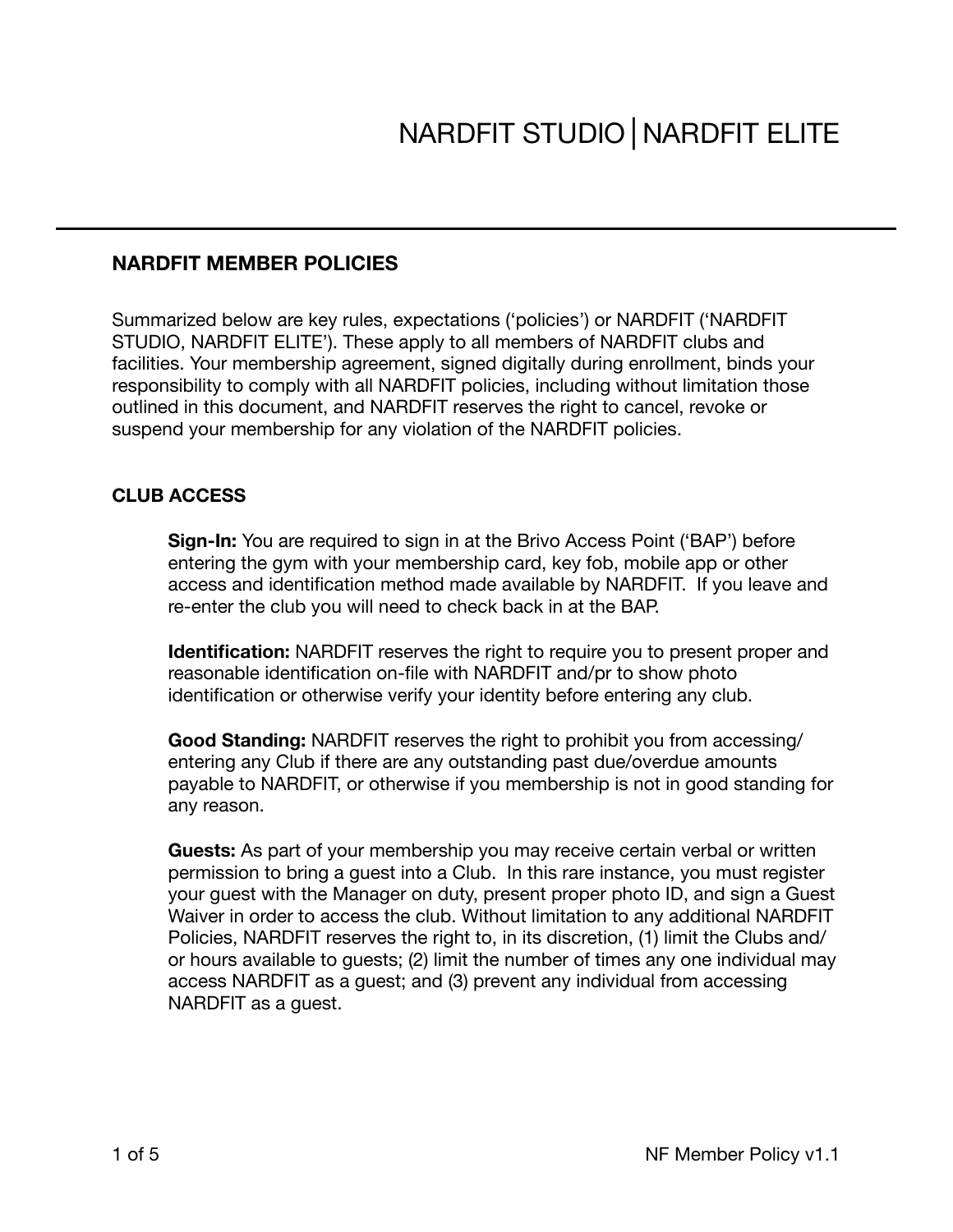**Cancellation Due to Relocation:** You may cancel your membership at any time during or after the initial twelve (12) month commitment period if you move your residence more than fifteen (15) miles from your home gym/facility. This policy is in addition to any wording or provisions listed in your Membership Agreement. NardFit reserves the right, on a case by case basis to limit, revoke or modify this policy at any time and without further notice to you, subject to local and federal legal guidelines.

### **FREEZING MEMBERSHIP**

**Membership Freezes:** You may temporarily suspend ("Freeze) your membership under these guidelines:

| Freeze Type:                                                                                             | Non-Medical Freeze: Any reason other than<br>medical.                                                                                                | Medical Freeze: You are<br>medically unable to use any<br>Club. NARDFIT may require you<br>to provide a signed from your<br>doctor and/or reasonable<br>evidence of necessity before<br>granting a request for a Medical<br>Freeze. |
|----------------------------------------------------------------------------------------------------------|------------------------------------------------------------------------------------------------------------------------------------------------------|-------------------------------------------------------------------------------------------------------------------------------------------------------------------------------------------------------------------------------------|
| Duration:<br>Freezes are for<br>consecutive<br>calendar months.<br>Partial freezes are<br>not permitted. | Up to three (3) months                                                                                                                               | Up to six (6) months or, if<br>pregnancy-related, up to nine (9)<br>months                                                                                                                                                          |
| Frequency:                                                                                               | May be requested only once during Initial<br>Period and once every year of membership<br>thereafter.                                                 | No limit for valid medical<br>reasons                                                                                                                                                                                               |
| Freeze Fee:                                                                                              | Yes. Freeze fees are non-refundable and non-<br>cancellable, even if you subsequently elect to<br>reduce the duration of your Non-Medical<br>Freeze. | None                                                                                                                                                                                                                                |
| Billing:                                                                                                 | Requests during your initial period: If you pay<br>monthly membership dues, billing of your<br>monthly dues will, billing of your monthly            | Billing of monthly dues will be<br>held for duration of the Medical<br>Freeze                                                                                                                                                       |

### **CLUB USE**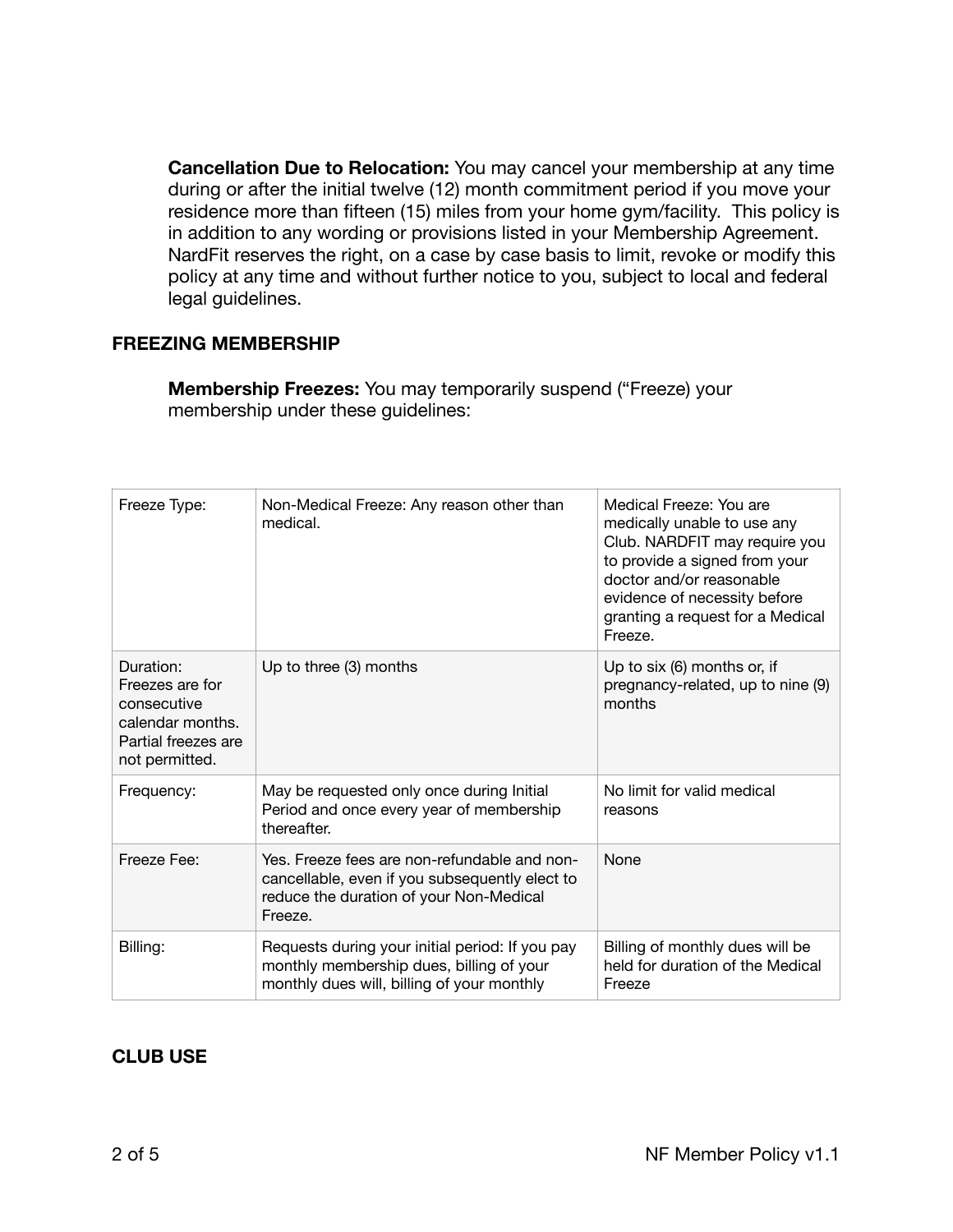**Member Conduct:** You are expected to behave in a socially acceptable manner at all times while using NARDFIT facilities. This includes being mindful of others physical and personal space. You may not engage in conduct that NARDFIT, by its discretion, may consider inappropriate or unbecoming including but not limited to harassing, badgering, antagonizing, taunting, abusing, threatening, touching, or acting in an aggressive manner towards any other member, guest, or any other individual. NARDFIT reserves the right to remove you from the club and/or revoke, cancel, suspend or otherwise limit your membership, and/or notify local authorities if you engage in any conduct or behavior that NARDFIT considers unsafe, disruptive, indecent, or inappropriate.

**Lockers; Laundry:** Lockers are provided solely for your benefit and convenience. You are responsible for locking your locker. NARDFIT will remove any articles left in non-rented lockers overnight. Certain membership options allow for overnight storage at the discretion of NARDFIT. Towel use is subject to availability.

**Personal Property:** You should avoid bringing valuables into the facility. NARDFIT will not be held responsible and/or liable for the loss or theft of, or damage to, any personal property of you or your guests, including without limitation any items left in lockers, locker rooms, spa treatment rooms, studios, with the coat check or else where in any club.

**Dress Code:** You are required to wear appropriate athletic attire and footwear when using any equipment, training session or other activity. NARDFIT may deny you use of its Clubs if you do not wear proper attire and footwear, as determined by NARDFITs discretion. In certain isolated instances you may be asked to remove your shoes for exercises.

**No Outside Trainers:** Use of personal trainers who are not employed by NARDFIT is strictly prohibited. You may not provide training services to, or receive training services from, any other member or guest, regardless of circumstance.

**Children:** Children under fifteen (15) years of age are not permitted to use the club, locker rooms, or equipment unless they are participating in childrenspecific programs or classes offered by NARDFIT. You are required to sign a waiver and release form on behalf of your child before your child may participate in any program or regimen.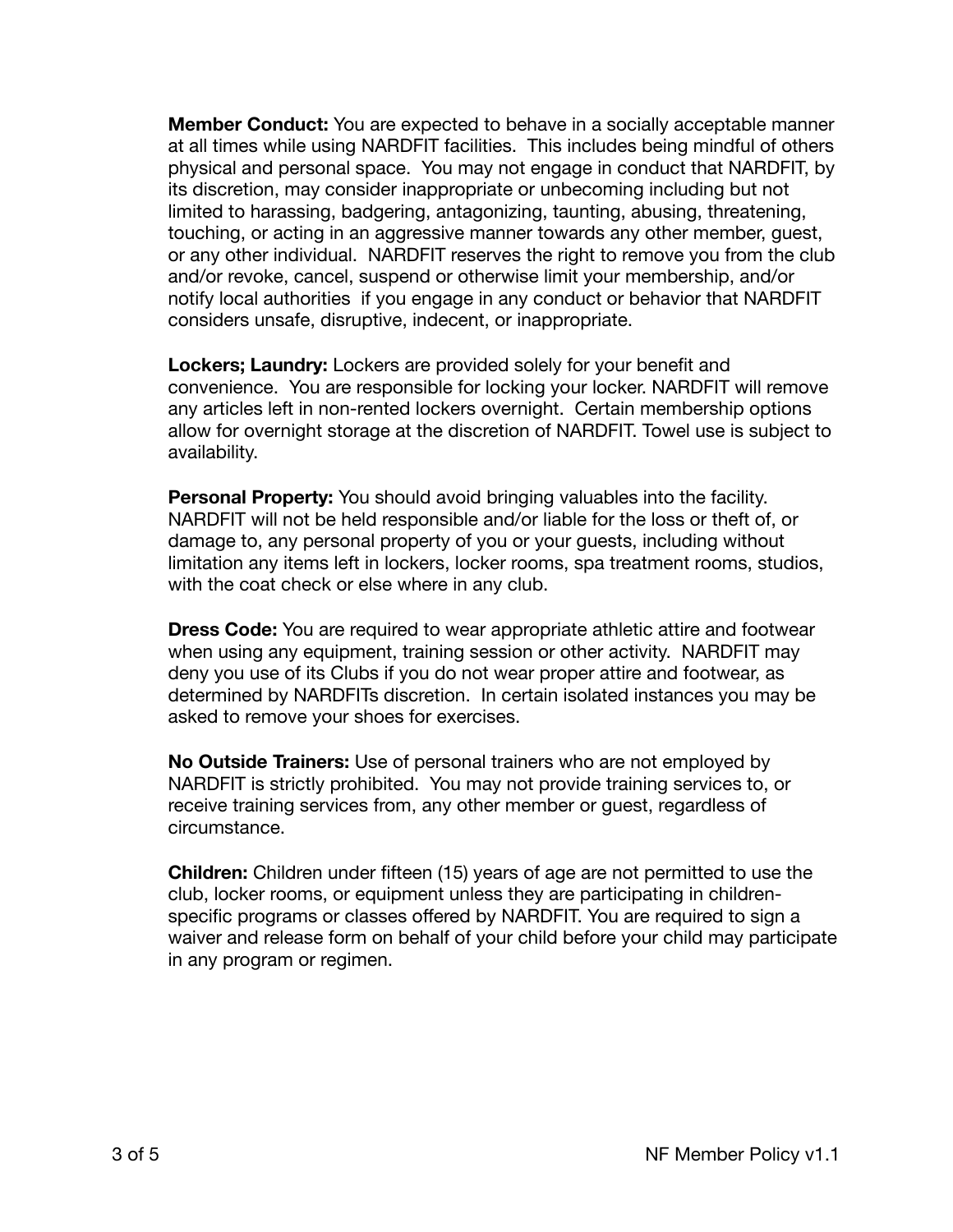**Mutual Respect:** You understand and acknowledge that the nature of personal training may require close contact between you and your trainer, instructor or therapist and that he or she may need to touch your body to provide adjustments and guidance as necessary. You may end your Session or Treatment at any time if you feel uncomfortable. If you have any concerns or questions please raise those with the Club Manager. NARDFIT upholds its personnel to the highest standards of professionalism and expects the same in return from you. If you make any inappropriate or sexually suggestive remarks or advances, your session or treatment will be terminated immediately. In addition, your membership may be terminated at NARDFITs discretion.

**Services Rendered by NARDFIT:** Your purchases of any sessions and treatments are the purchases of services to be provided by NARDFIT, not by any particular trainer, instructor or therapist. NARDFIT reserves the right to substitute your trainer, instructor or therapist at any time.

**Discounts:** NARDFIT may offer certain discounts for purchasing Sessions or Treatments as a package. Any such discounts apply only to the number of sessions or treatments purchased in the package. Any further or additional sessions will be charged at the then-current rate for individual sessions.

### **REFERRAL PROGRAM**

**How it Works:** You are eligible to earn a complementary reward for referring a friend, family member or acquaintance to NARDFIT, subject to the following rules. Referral rewards will be provided as a credit to your account and will depend on the type of active membership you currently have. The referral program is a membership perk that may be discontinued, changed, or modified at any time without notice to you.

**Who to Refer:** The referral program is only valid for referrals who actually join and become new NARDFIT members. You may refer anyone who you know and believe may be interested joining NARDFIT. Former members are not eligible.

**Making a Referral**: You may refer a friend, family member or acquaintance by contacting your Club Manager at [nardfitelitebr@gmail.com](mailto:nardfitelitebr@gmail.com)